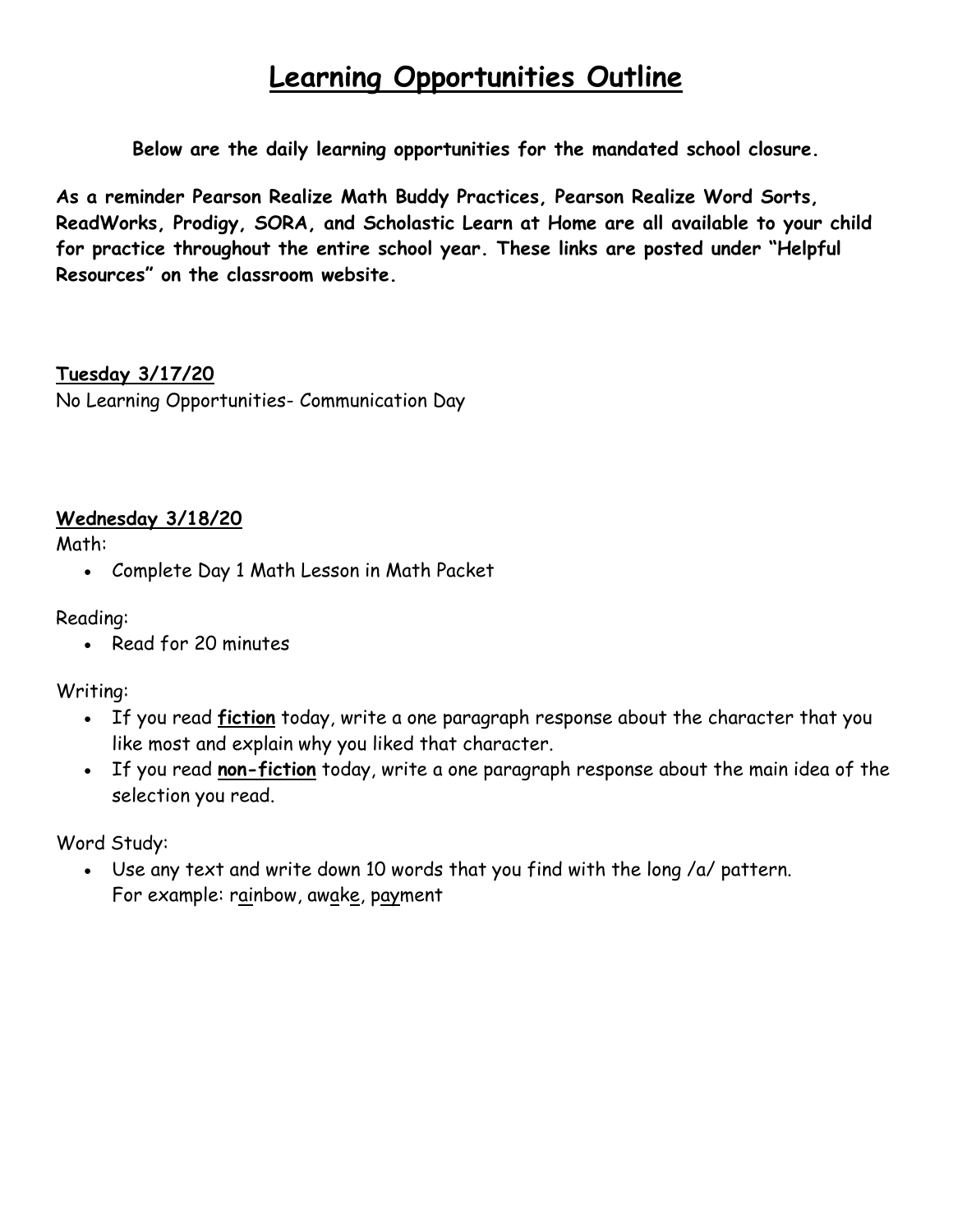#### **Thursday 3/19/20**

Math:

• Complete Day 2 Math Lesson in Math Packet

Reading:

• Read for 20 minutes

Writing:

- If you read **fiction** today, write a one paragraph response about the main problem of the story. If you know the solution, how was the problem solved?
- If you read **non-fiction** today, write a one paragraph response about why the author probably wrote this section. How do you know?

Word Study:

• Use any text and write down 10 words that you find with the long /e/ pattern. For example: needle, extreme, season

**Friday 3/20/20 through Friday 3/27/20** No learning opportunities due to Spring Break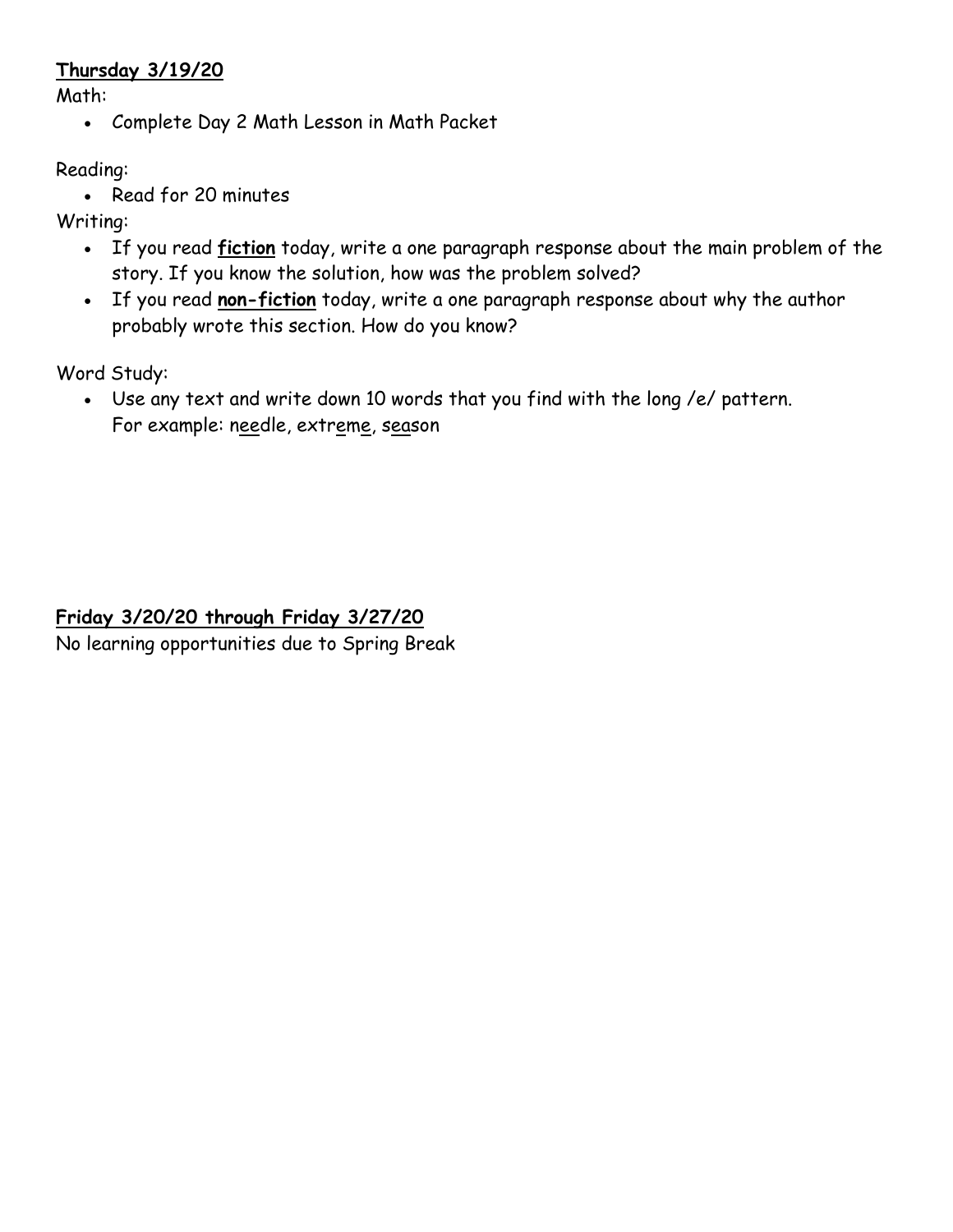#### **Monday 3/30/20**

Math:

• Complete Day 3 Math Lesson in Math Packet

#### Reading:

• Read for 20 minutes

## Writing:

- If you read **fiction** today, write a one paragraph response about what a possible theme of your text might be. Include evidence from the text to support your answer.
- If you read **non-fiction** today, write a one paragraph response naming the text structures that better helped you understand your reading. What were they and how did they help you?

Word Study:

• Use any text and write down 10 words that you find with the long /i/ pattern. For example: frighten, polite

# **Tuesday 3/31/20**

Math:

• Complete Day 4 Math Lesson in Math Packet

Reading:

• Read for 20 minutes

Writing:

- If you read **fiction** today, write a one paragraph response summarizing what you read today. What were the most important events? Did you learn anything new about the characters?
- If you read **non-fiction** today, write a one paragraph response about an interesting word that you found in this selection. What do you think the meaning of the word is? Write a sentence of your own using the word.

Word Study:

• Use any text and write down 10 words that you find with the long /o/ pattern. For example: toaster, explode, below, owner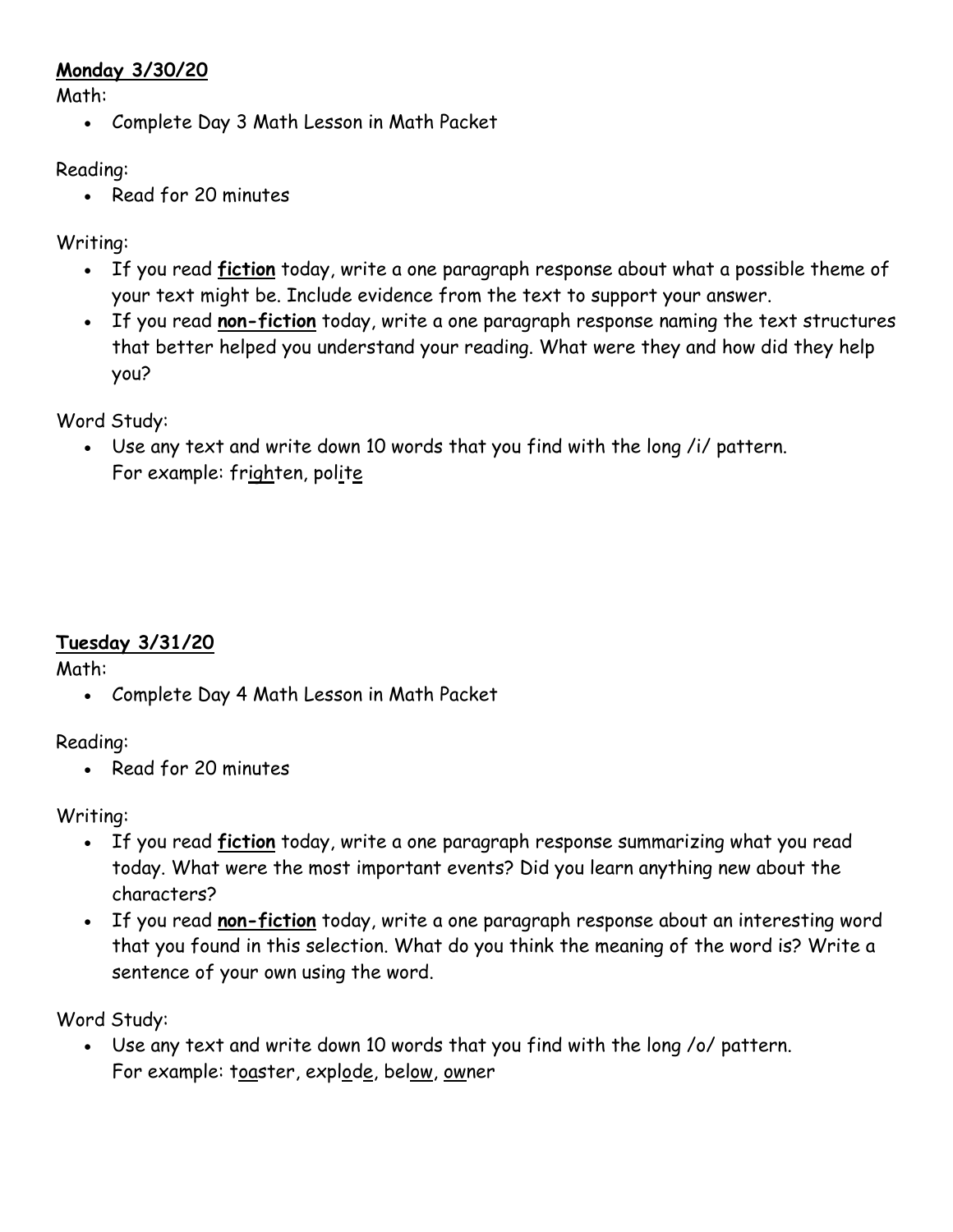#### **Wednesday 4/1/20**

Math:

• Complete Day 5 Math Lesson in Math Packet

#### Reading:

• Read for 20 minutes

## Writing:

- If you read **fiction** today, write a one paragraph response about anything that you would change in this story. What would it be and why would you change it?
- If you read **non-fiction** today, write a one paragraph response about what else you would like to know about the topic that you read about.

Word Study:

• Use any text and write down 10 words that you find with the long /u/ pattern. For example: rooster, include

# **Thursday 4/2/20**

## Math:

• Complete Day 6 Math Lesson in Math Packet

Reading:

• Read for 20 minutes

Writing:

- If you read **fiction** today, write a one paragraph response about a character. Include character traits and how you know these traits fit with your character.
- If you read **non-fiction** today, write a one paragraph response about a connection that you have between something that you read and something from your life.

Word Study:

• Use any text and write down 10 words that you find with the /oi/ or /oy/ pattern. For example: avoid, voyage